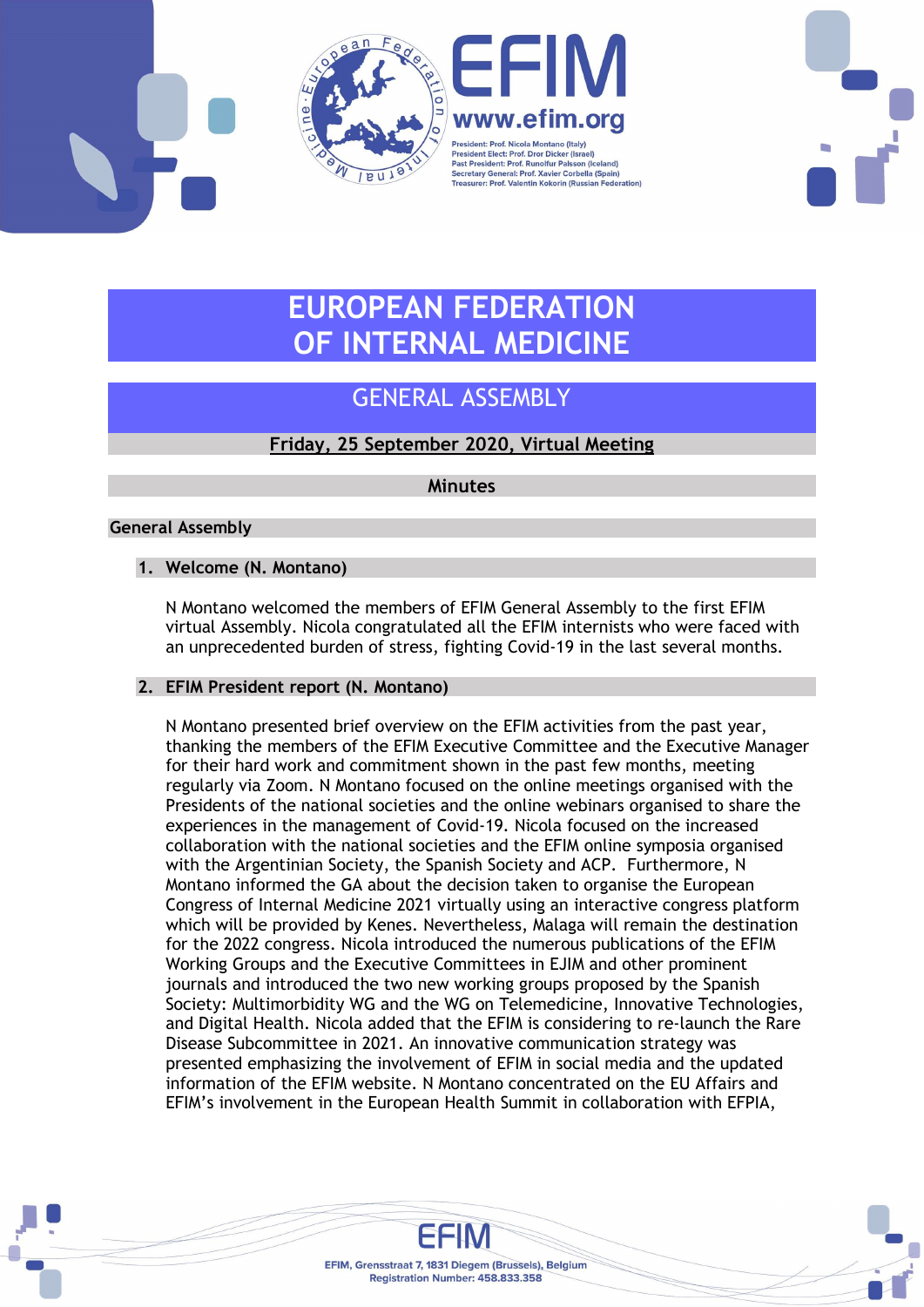

leading EFIM as Advocate of Internal Medicine for patients and physicians in Europe in the future.

#### 3. Report of the Treasurer, approval of EFIM Annual Accounts 2019, and report on the accounts for 2020 and the EFIM budget for 2021 (V. Kokorin)

V. Kokorin, EFIM Treasurer presented the 2019 accounts, informing the General Assembly members that the year 2019 will end with a positive balance of €47,888.31, due to the successful congress revenue from Lisbon, EFIM membership income and the Royalties from EJIM.

| 2019                                     | <b>Accounts Approved</b> | Final 31/12/2019 |
|------------------------------------------|--------------------------|------------------|
|                                          |                          |                  |
| Income                                   | € 260.000,00             | € 316.727,66     |
|                                          |                          |                  |
| Expenditure                              | € 264.820,12             | € 252.034,35     |
| Provision - social liabilities           |                          | $-61.805,00$     |
| Provision - legal liabilities            |                          | $-610.000,00$    |
| <b>Provision - EFIM</b><br>international |                          | $-€5.000,00$     |
| <b>Result</b>                            | -€4.820,12               | €47.888,31       |

The 2019 end-of-year results were approved unanimously by the EFIM General Assembly Members.

V. Kokorin presented the finances for 2020, projecting that the year will end up with a small deficit of -€ 17.108,52.

The results will of course depend on the planned face to face meetings in December and the ability to travel again.

V. Kokorin thanked all the national societies for processing their membership dues on time in 2020 which facilitated the daily activities of EFIM. V. Kokorin added that the new membership structure which has been already presented to the member societies during the summer will be effective as of January 2021 following the approval of the new EFIM Statutes and Bylaws.

V. Kokorin submitted the budget proposal for 2021, projecting a negative result of  $-\epsilon$  22.956,16 due to change of the congress format to virtual and the uncertainty of organising a profitable congress.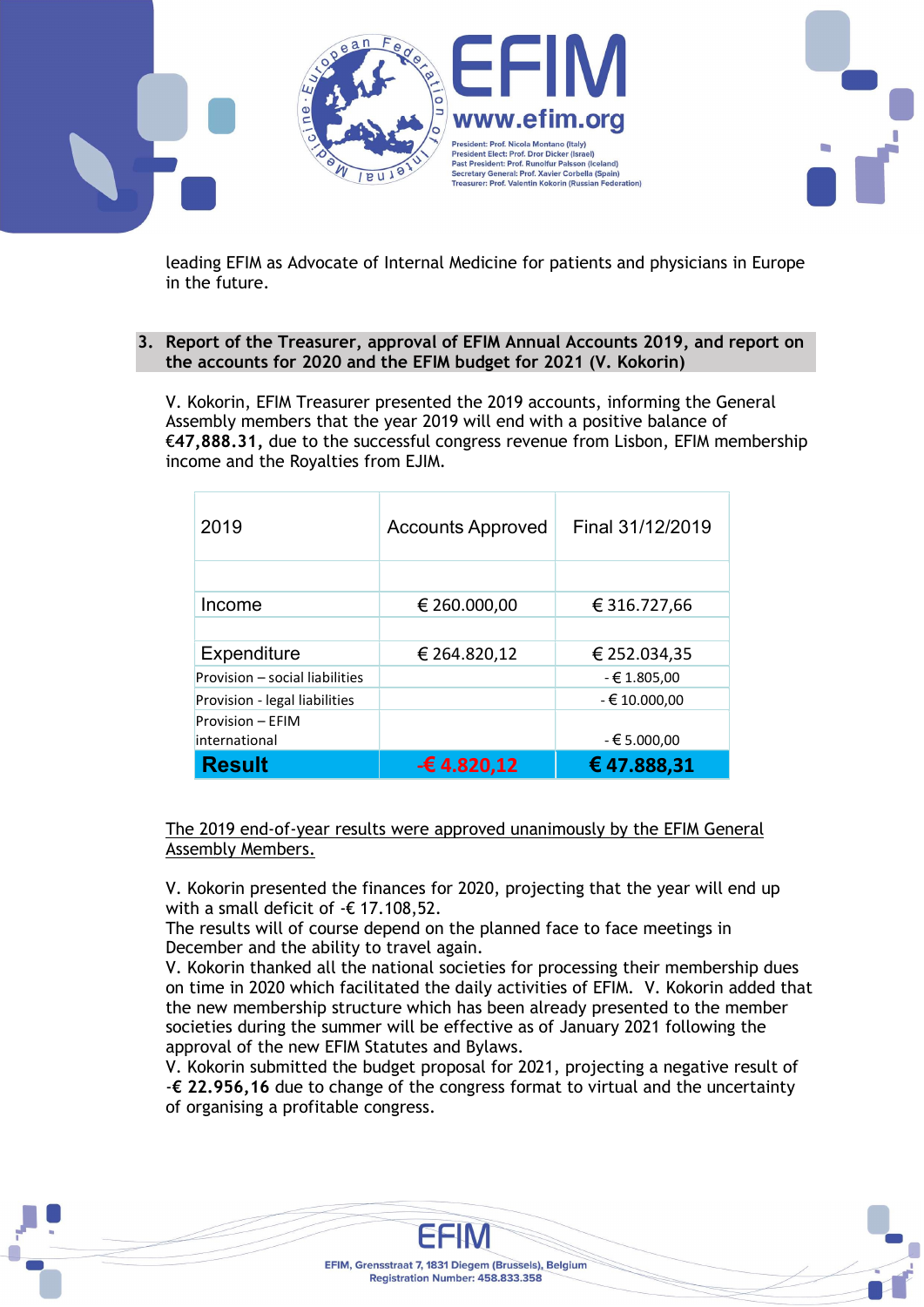



| <b>Budget</b><br>Proposal 2021 |                |
|--------------------------------|----------------|
| <b>Expenses</b>                | € 259.156,16   |
| Income                         | € 236,200.00   |
| <b>Results</b>                 | $-£$ 22.956,16 |

Members of the General Assembly approved unanimously EFIM Budget proposal for 2021.

#### 4. Granting discharge from liability of Executive Committee members for the accounting that ended on 31 December 2019 (N. Montano)

EFIM Executive Committee members were granted discharge by the members of the General Assembly for the accounting that ended on 31 December 2019, unanimously.

#### 5. Approval of the extension of the mandate of EFIM Executive Committee till GA 2021

A Trajkovska, EFIM Executive Manager explained the legal procedure following the communication sent to the Presidents of EFIM national societies regarding the derogation of the annual congress to March 2021. At the same time, the General Assembly will be shifted from September to March and therefore it is necessary to extend the current mandate of the Executive Committee for another six months until the next General Assembly on 18 March 2021.

Members of the General Assembly approved unanimously the extension of the mandate of the current EFIM Executive Committee till GA on 18 March 2021 as follows:

- Prof. Nicola Montano, EFIM President
- Prof. Runolfur Palsson, EFIM Past President
- Dr. Dror Dicker, EFIM President Elect
- Prof. Xavier Corbella, EFIM Secretary General
- Ass. Prof. Valentin Kokorin, EFIM Treasurer

#### 6. Approval: EFIM Statutes and EFIM Bylaws

X Corbella, EFIM Secretary General presented the final version of EFIM Statutes, EFIM Bylaws and the new EFIM Membership Structure. Detailed report is available for a download via EFIM website: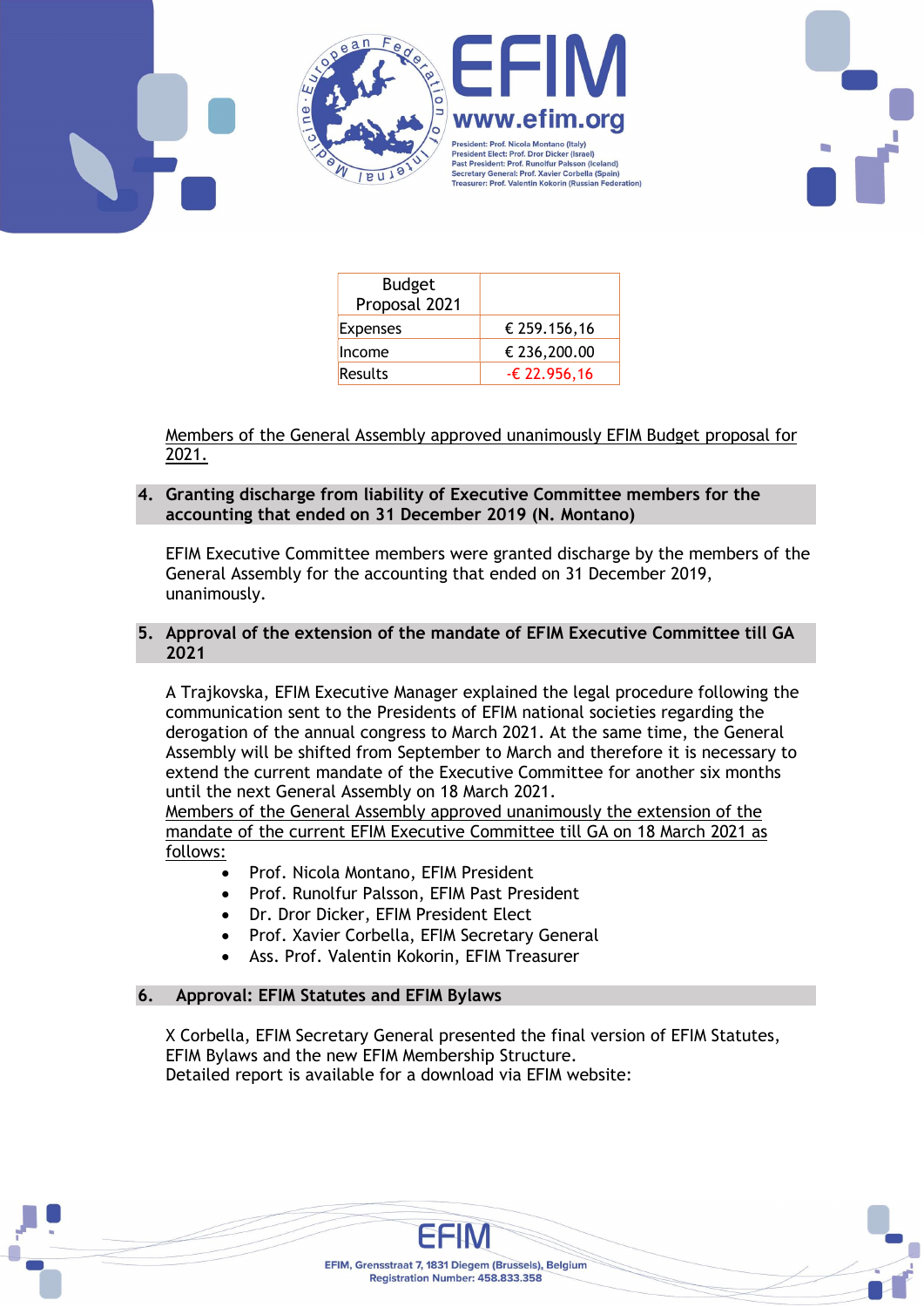



The following articles have been amended:

1) Membership Categories: Associate members - have no voting rights, except on educational matters or professional activities like decision for school and congress destinations.

2) EFIM Membership – new structure Extra Large members > 2301 (4 votes) Large members 1001 – 2300 (3 votes) Medium members 501 – 1000 (2 votes) Small members < 500 (1 vote) Extra small members < 200 (1 vote)

| Membership categories        | Base fee                                                                                                                           |
|------------------------------|------------------------------------------------------------------------------------------------------------------------------------|
| Very small members < 200     | 525€                                                                                                                               |
| Small members < 500          | 1050€                                                                                                                              |
| Medium members 501 - 1000    | 1575€                                                                                                                              |
| Large Members 1001 - 2300    | 2100€                                                                                                                              |
| Extra Large Members > 2301   | 2625€                                                                                                                              |
|                              | If one country counts more than<br>one member society, each such<br>individual member society is due<br>50% of the normal Base Fee |
| Associate members < 500      | 525€ Associate members fixed fee                                                                                                   |
| Associate members $\geq 500$ | 1050€ Associate members fixed fee                                                                                                  |

#### 3) Voting Rules

Secret ballot

All votes on appointments in the Executive Committee or other personal matters shall be taken by a secret ballot, unless the Executive Committee asked for an open vote when there are no conflicts of interest; all other votes are public.

Need of Majority

In case of elections, where none of the candidates obtains a majority of the votes cast, further voting rounds will be organised until a candidate obtains a majority.

#### 4) EFIM Governing Bodies

- EFIM President 1 term of 2 years
- EFIM President Elect 1 term of 2 years
- EFIM Past President 1 term of 2 years
- EFIM Secretary General 2 terms of 2 years
- EFIM Treasurer 2 term of 2 years

#### 4a) Executive Manager/ EFIM Daily Manager

Mrs. Aneta Trajkovska, residing at Diegemstraat 87, 1830 Machelen (date of birth, 15/11/1974), is being appointed a Daily Manager of EFIM to execute and perform all and any administrative duties and aspects that are involved and comes with the daily management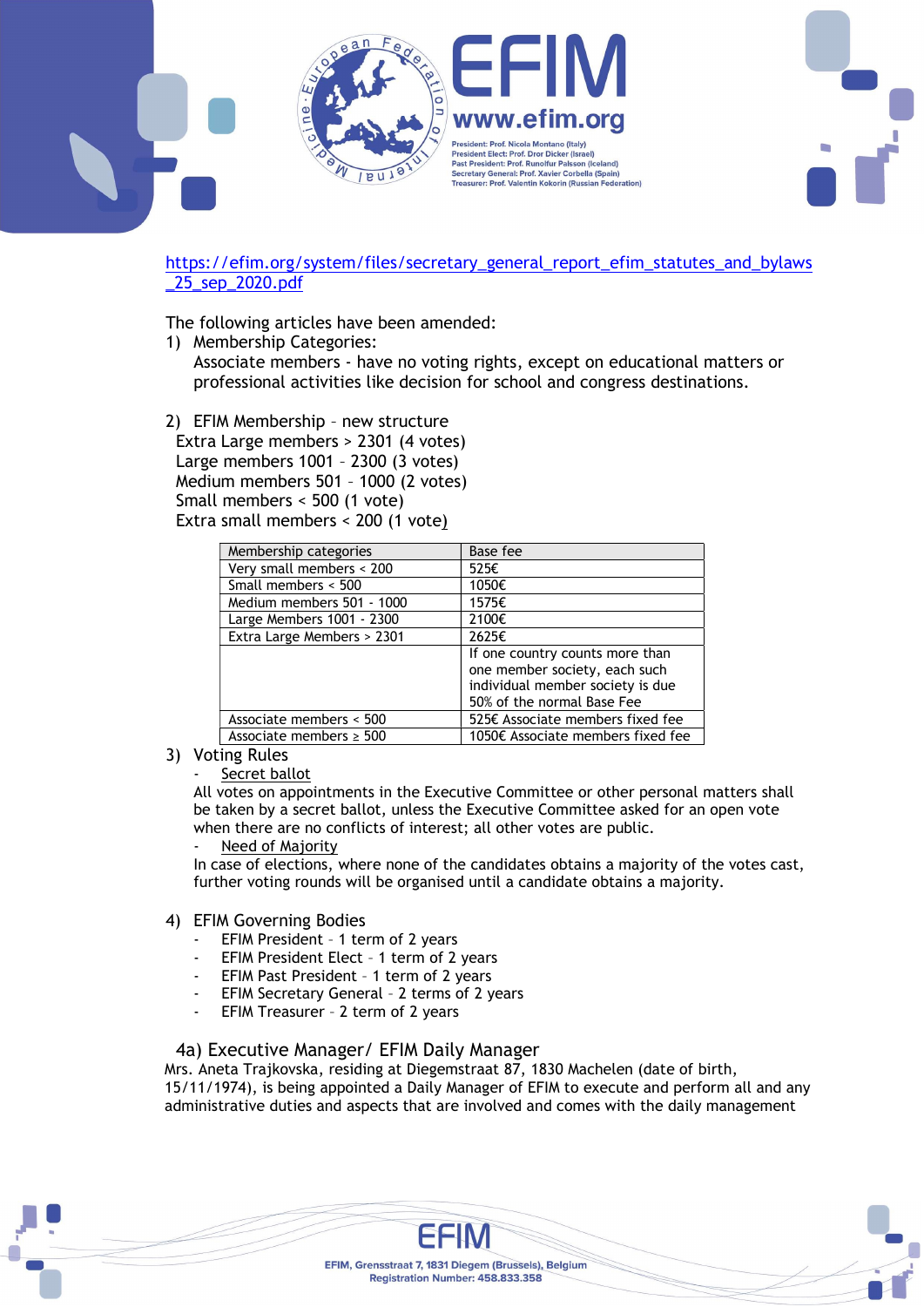

of EFIM as an international non-profit association. The Daily Manager has the power to take all actions that are necessary for the needs of daily life of the company or the needs that, due to their minor importance and necessity to take a fast solution, do not justify the intervention of the board of directors.

#### EFIM Bylaws

- 1) Detailed role description of the EFIM Executive Committee, Subcommittees, Working Groups, ESIM, Journals, EBIM and Fellowship has been added.
- 2) ECIM

EFIM President is ECIM President ECIM Chair is a representative of local member (country) Congress Scientific Committee: ECIM President, ECIM Chair, YI Chair, EFIM EC

3) YI Section

YI Assembly consists of one representative elected or nominated by a member (national societies)

YI Section Board: YI Chair, YI Secretary, 4 Board members with 1 term of 2 years

#### 4) EFIM Subcommittees

Subcommittee Chair is appointed by the Executive Committee.

Chair will propose to the EC four Subcommittee Officers with 1 term of 4 years.

- 5) EFIM Working Groups Proposed by EC or EFIM members societies. 10 societies members minimum to form the WG. Per society maximum of 2 representatives Chair's mandate is 1 term of 3 years
- 6) ESIM

The proposal of the school will be selected by the General Assembly for a period of  $2 - 3$  years.

7) EJIM

Editor-in-Chief is nominated by the EC and approved by the GA Editor-in-Chief term is 6 years, with a  $2<sup>nd</sup>$  term of 2 years upon approval of GA Publication Committee: Past President & Secretary General Associate Editors, Editorial Board and office are involved in the management of the journal.

8) EJCRIM

Editor-in-Chief will be nominated by the EC and approved by the GA Editor-in-Chief term is 6 years, with a  $2<sup>nd</sup>$  term of 2 years upon approval of GA.

9) EBIM

EBIM is a joint initiative between the IM Section of the UEMS and the EFIM Its internal rules shall be set forth in a document jointly approved by UEMS and EFIM.

10) EFIM Fellowship – will be re-launched during the ECIM 2021

- Members from EFIM members societies
- National society supports the application.
- Evaluation by EC
- Fellow application online,  $100 $\epsilon$  one-time fee.$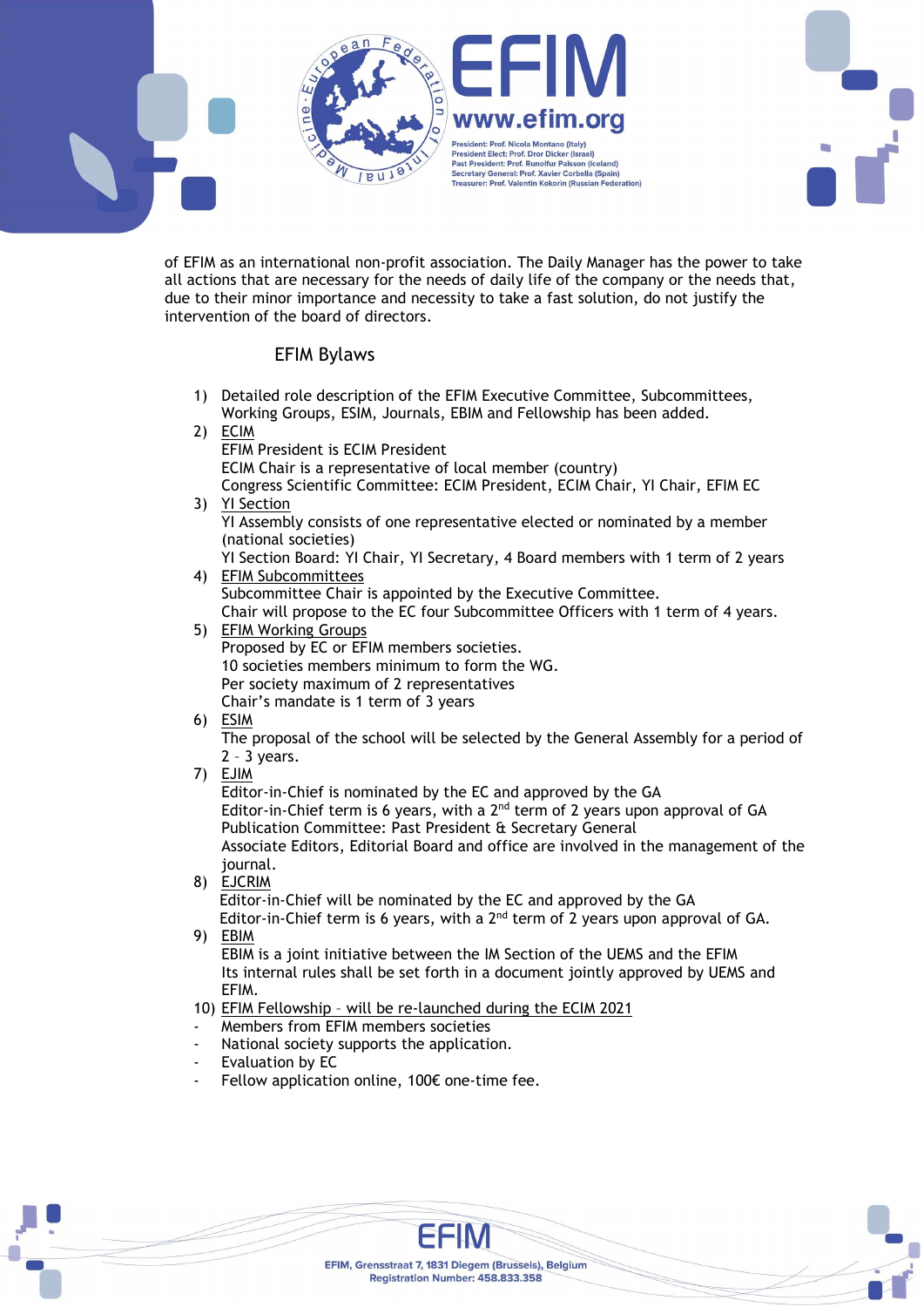

Members of the EFIM General Assembly approved EFIM Statutes and EFIM Bylaws with unanimous vote.

#### 7. Arzte Codex paper

Prof. Petra Maria Schum – Draeger from the German Society of Internal Medicine presented the Physician Codex to the EFIM GA representatives. The Physicians Codex has been produced by the German Society of Internal Medicine and published in the German journal. The Codex of physicians is intended to help physicians to reflect critically on the effects of economic incentives on their personal field of work and to help guide medical decisions for the patients entrusted to their care. The German Society intensively support the implementation of the Physicians

Codex in Europe with special emphasis of medicine ahead economics in the light of the COVID 19 crisis.

Nicola congratulated Petra on the Physicians' Codex and asked the representatives of the EFIM Member societies to approve the endorsement of the Physicians' Codex.

Members of the EFIM General Assembly approved the endorsement of the Physicians' Codex by majority.

#### 8. European Journal of Internal Medicine progress report (G Agnelli)

Prof. G. Agnelli was pleased to present the progress of the journal for 2020 introducing the new members of the Associate Editors and the Editorial Board. Despite the COVID catastrophe, the journal seemed to be in apparent and good health. Prof. Agnelli pointed out that the contribution of some of EFIM member countries is quite limited. Statistics were reported on the countries of origin, submitted, and rejected manuscripts, focusing on the lack of manuscripts submitted from the north of Europe. Leading countries in submitting papers are Italy followed by China, Spain, United States, France and the other countries. G. Agnelli was extremely pleased to inform the GA members about the increase in the impact factor to 4.329 in 2019 getting closer to the American Journal of Medicine. Prof. Agnelli encouraged the participants to spread the message and promote the journal among the societies members, to submit more manuscripts and to register to receive the EJIM alert system. Furthermore G. Agnelli informed the GA members about the new initiative with the Young Internists publishing papers in EJIM in a new EJIM editorial category called "Young Internist Clinical Insights.

#### 9. European Journal of Case Reports in Internal Medicine progress report (J. Kellett)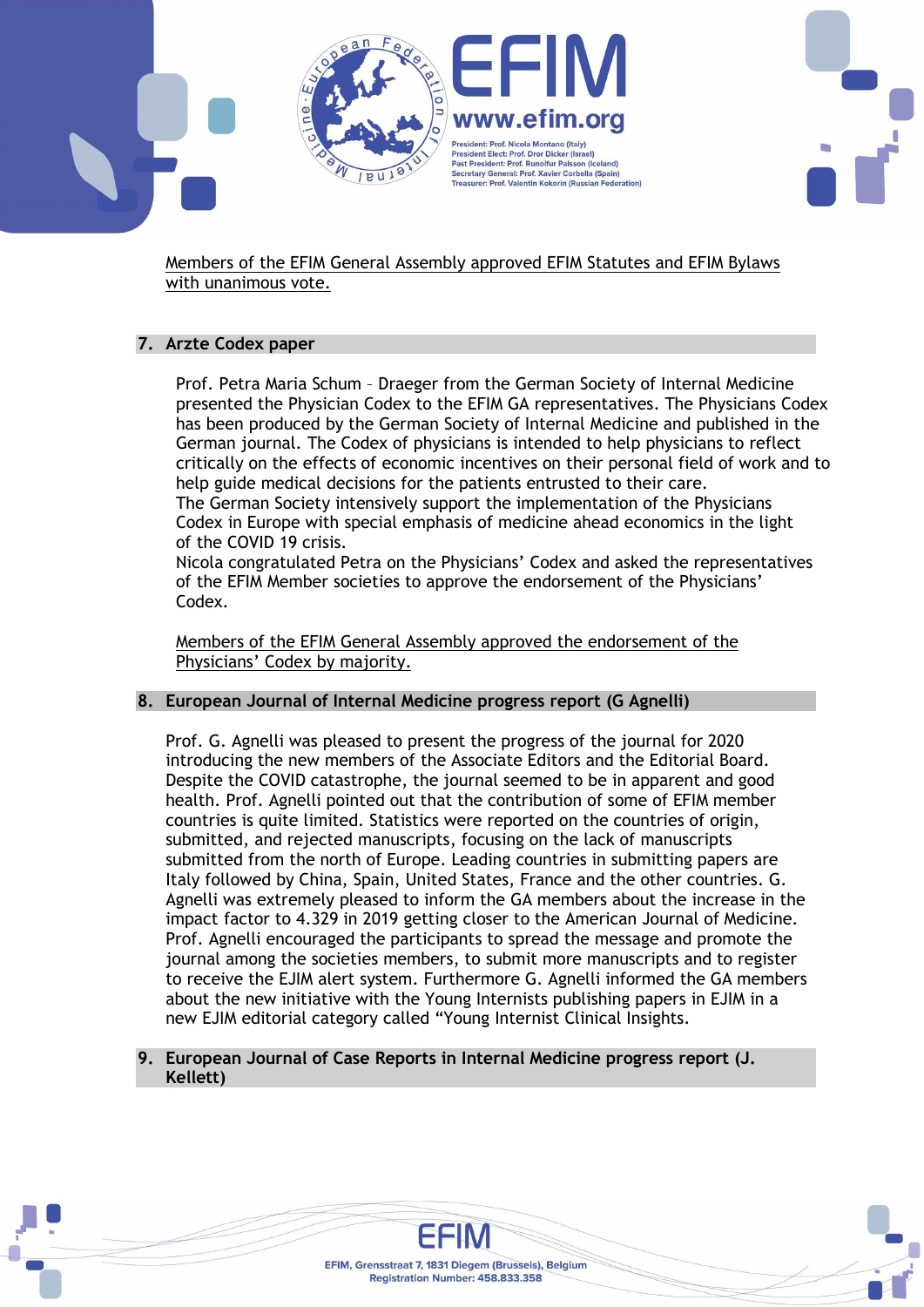

J. Kellett, the Editor-in-Chief of the European Journal of Case Reports in Internal Medicine, reported on the progress of the journal, and the high increase in submission in 2020 due to the Covid-19 pandemic. J. Kellett reported that the origin of submitted articles has been changed receiving many papers from US and the Middle East however Europe is leading with submitted and accepted papers most of the coming from Portugal, followed by Italy, Greece and other European countries. J. Kellett encouraged the GA members to join the EJCRIM Editorial Board which should be widened due to the high increase of the submissions. S Malosio from SMC Media informed the GA members on the new marketing campaign broadening the social media, the launch of the EJCRIM against COVID-19 series, creation of media kit to attract sponsors etc. Moreover S. Malosio announced the new initiatives to be launched that promotes the journal with sponsors: Themed Collections, Themed call for papers, Educational videos, webinars, and others asking the members to be actively involved and support EJCRIM further.

#### 10.Young Internists report (A. Marra)

A. Mara gave brief overview of the current YI activities introducing the YI Assembly which involves 27 members from 31 national societies. A Marra informed the GA regarding the changes in the EFIM Statutes and Bylaws concerning the new structure of the Young Internists that will involve 1 Chair, 1 Secretary and 4 Officers who will be elected by the YI Assembly for one mandate of 2 years. Furthermore, A. Marra pointed out the active participation of the YI within EFIM WGs and the organisation of several webinars in 2020. A Marra announced the launch of the YI Covid-19 Survey focusing on the experiences of working as a doctor during the Covid-19 pandemic across EFIM member countries.

A Marra added that the YI Group is very active on the social media channels and invited all the GA Members to encourage the YI community in their countries to get in touch and follow EFIM YI.

#### 11.Foundation for the Development of Internal Medicine in Europe Report & Clinical Research Course 2019 (D. Sereni)

D. Sereni presented FDIME main activities dedicating the budget to educations, including the ESIM bursaries for the winter school in Finland, and the two research grants given to two young residents. One trainee from Austria received a grant to work in Paris on the topic of Acromegaly and the other trainee from Italy received FDIME grant to work in Sweden on the topic of Autoimmune pancreatitis. Unfortunately, the clinical research seminar had to be cancelled due to the pandemic with a hope to continue in 2021.

D. Sereni was pleased to announce the launch of the FDIME newsletter focusing on COVID-19 that attracted lots of discussions and broadened FDIME database. The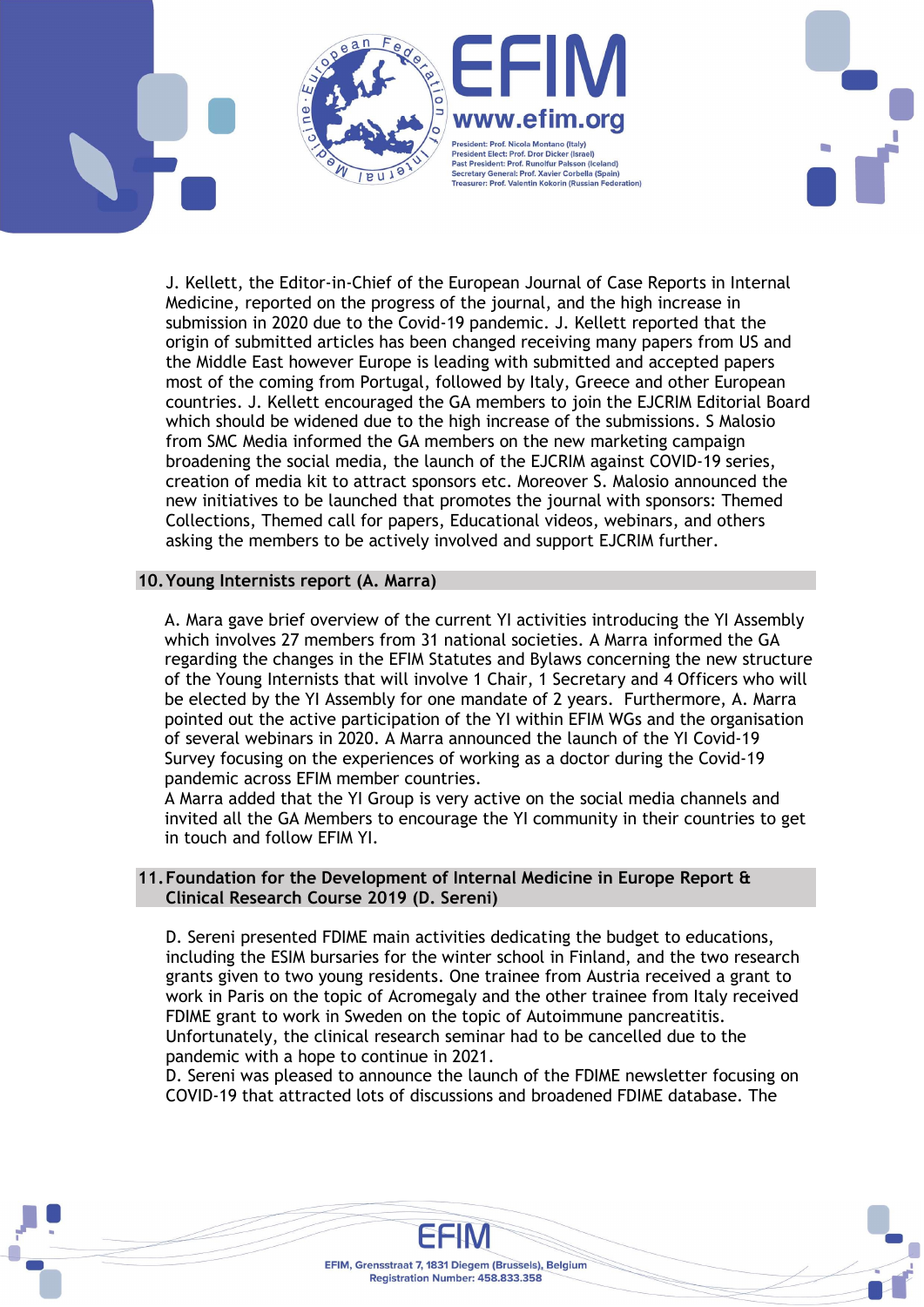

interest was very high on the social media reaching about 56 000 visitors on the Facebook.

#### 12.ESIM Winter School 2019 report and progress report for 2022 (K. Petterson)

K. Petterson was very pleased to present the results from the  $3<sup>rd</sup>$  and last Winter school held in Kitila, Finland from 20 - 24 January 2020. The school welcomed 48 trainees from 21 countries and 19 national and international speakers. The school featured similar programme as the previous editions incorporating scientific lectures, workshops and different social activities. K Petterson added that pre-test and post-test were organised on certain topic to evaluate the course development which was very well accepted by the residents. K Petterson was happy to have the possibilities to organise the last school in Kitila before the Covid-19 pandemic. K Petterson congratulated both Directors of the Winter school: Dr. Tuomas Aro and Dr. Mikko Parry, the Co-Directors and all the speakers for organising such a successful school.

#### 13. European Board of Internal Medicine and UEMS Section of Internal Medicine (R. Gans)

Prof. R. Gans gave update on the strategy for implementation of the European Curriculum of Internal Medicine and the results from the survey launched. He encouraged all the societies members to fill in the online survey which will remain open for the coming months. R. Gans focused on the Online self-evaluation for accreditation of Training Centres in Internal Medicine in Europe. Additionally, R. Gans informed the GA representatives on the progress for the relaunching of the European Diploma examination in internal medicine currently discussing the exam blueprint and the cost. Furthermore R. Gans, informed the GA representatives on the development of a European educational and learning center in internal medicine using an E-platform. R. Gans demonstrated the E-platform created for EBIM focusing on different interactive features that will assist in building EFIM online community. R. Gans encouraged the GA representatives to register to the EBIM online platform and became active in sharing experiences and networking. Furthermore, he added that the EBIM platform link will be sent to each national society inviting the societies' members to join the platform.

#### 14. Next EFIM General Assembly, ECIM 2021, 18 March – Virtual meeting

The next General Assembly will take place on Thursday, 18 March 2021 during the annual European Congress of Internal Medicine ECIM 2021 which will take place in a virtual format.

#### 15. Any other business: